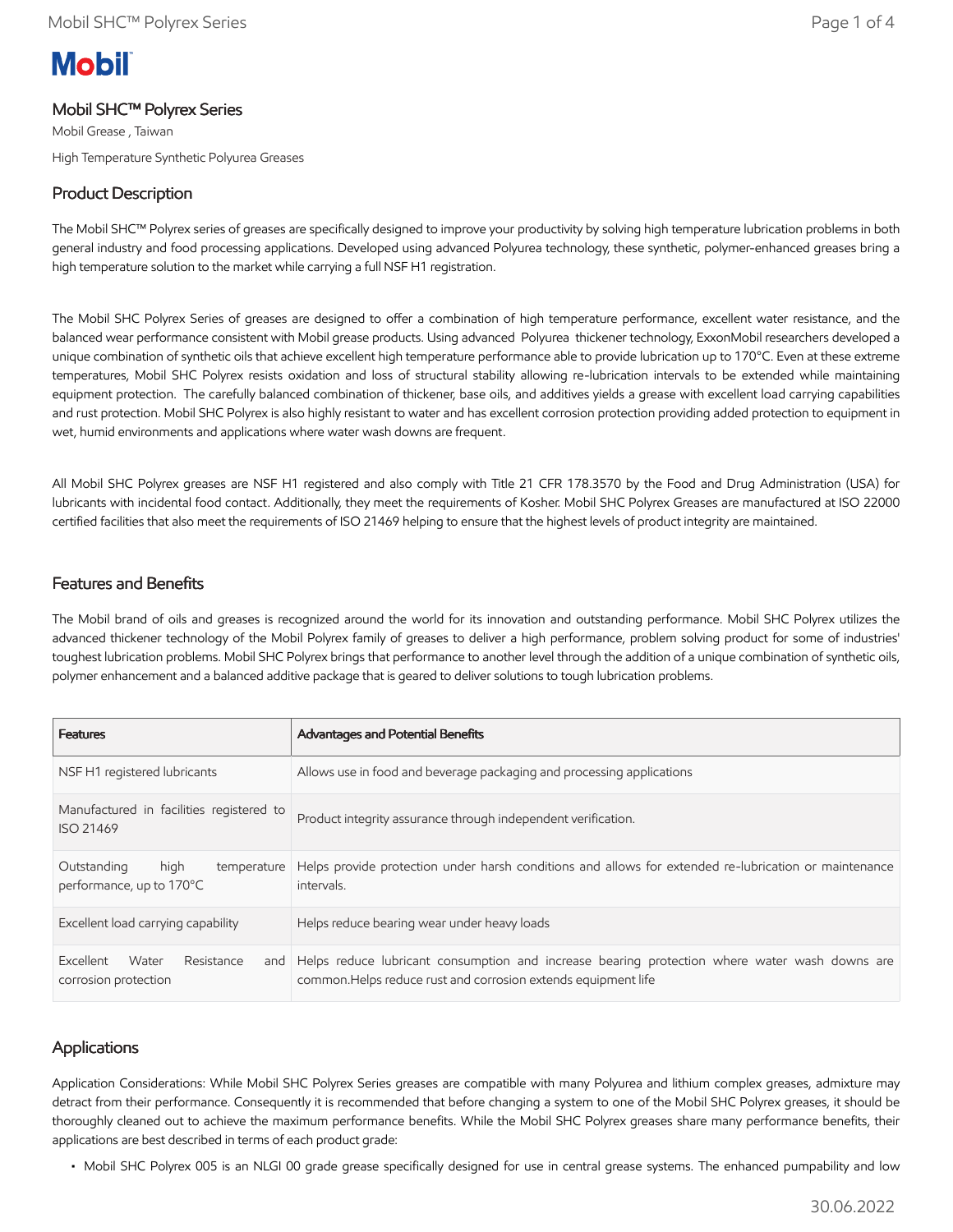#### Mobil SHC™ Polyrex Series Page 2 of 4

temperature mobility make it an ideal choice for grease systems subject to low ambient temperatures, such as those found in food processing freezers or in outdoor applications. Mobil SHC Polyrex 005 may also be used for the lubrication of enclosed gears where oil leakage may be a concern. The recommended operating temperature range for this product is –30 to 170º C.

 • Mobil SHC Polyrex 221 is a multi-purpose, NLGI 1 grade grease specifically designed for use in heavy-duty plain and anti friction bearings. Mobil SHC Polyrex 221 has a recommended operating temperature range of -30° C to 170° C.

 • Mobil SHC Polyrex 222 is a multi-purpose, NLGI 2 grease recommended for heavy-duty plain and anti friction bearings. Mobil SHC Polyrex 222 has a recommended operating temperature range of -30º C to 170º C.

 • Mobil SHC Polyrex 462 is an NLGI 2 Grade grease recommended for heavily loaded plain and anti-friction bearings. It is also recommended for bearings where extreme temperatures are a concern, such as steam heated rolls, exhaust fan bearings, felt roll bearings, and oven conveyor bearings. The recommended operating temperature range is -20º C to 170º C.

## Specifications and Approvals

| This product has the following MOBIL SHC POLYREX MOBIL SHC POLYREX MOBIL SHC POLYREX MOBIL SHC POLYREX<br>approvals: | 005 | 221 | 222 | 462 |
|----------------------------------------------------------------------------------------------------------------------|-----|-----|-----|-----|
| Kosher & Parve                                                                                                       |     |     |     |     |

| product is registered to the MOBIL SHC POLYREX MOBIL SHC POLYREX MOBIL SHC POLYREX MOBIL SHC POLYREX<br><b>This</b><br>requirements of: | 005 | 221 | 222 | 462 |
|-----------------------------------------------------------------------------------------------------------------------------------------|-----|-----|-----|-----|
| NSF <sub>H1</sub>                                                                                                                       |     |     |     |     |

| This product meets or exceeds the MOBIL SHC POLYREX MOBIL SHC POLYREX MOBIL SHC POLYREX MOBIL SHC POLYREX<br>requirements of: | 005 | 221 | 222 | 462 |
|-------------------------------------------------------------------------------------------------------------------------------|-----|-----|-----|-----|
| DIN 51825:2004-06 - KPF HC 1 P-30                                                                                             |     | Χ   |     |     |
| DIN 51825:2004-06 - KPF HC 2 P-20                                                                                             |     |     |     | X   |
| DIN 51825:2004-06 - KPF HC 2 P-30                                                                                             |     |     | X   |     |
| DIN 51826:2005-01 - GPF HC 00 K-30                                                                                            | X   |     |     |     |
| FDA 21 CFR 178.3570                                                                                                           | Х   | X   | X   | X   |

#### Properties and Specifications

| Property                                 | SHC<br><b>MOBIL</b><br>POLYREX 005 | <b>SHC</b><br><b>MOBIL</b><br>POLYREX 221 | <b>MOBIL</b><br><b>SHC</b><br>POLYREX 222 | <b>SHC</b><br><b>MOBIL</b><br>POLYREX 462 |
|------------------------------------------|------------------------------------|-------------------------------------------|-------------------------------------------|-------------------------------------------|
| Grade                                    | NLGI <sub>00</sub>                 | NLGI <sub>1</sub>                         | NLGI <sub>2</sub>                         | NLGI <sub>2</sub>                         |
| Thickener Type                           | Polyurea                           | Polyurea                                  | Polyurea                                  | Polyurea                                  |
| Color, Visual                            | White                              | White                                     | White                                     | White                                     |
| Corrosion Prevention, Rating, ASTM D1743 | Pass                               | Pass                                      | Pass                                      | Pass                                      |
| Dropping Point, °C, ASTM D2265           | 260                                | 270                                       | 260                                       | 270                                       |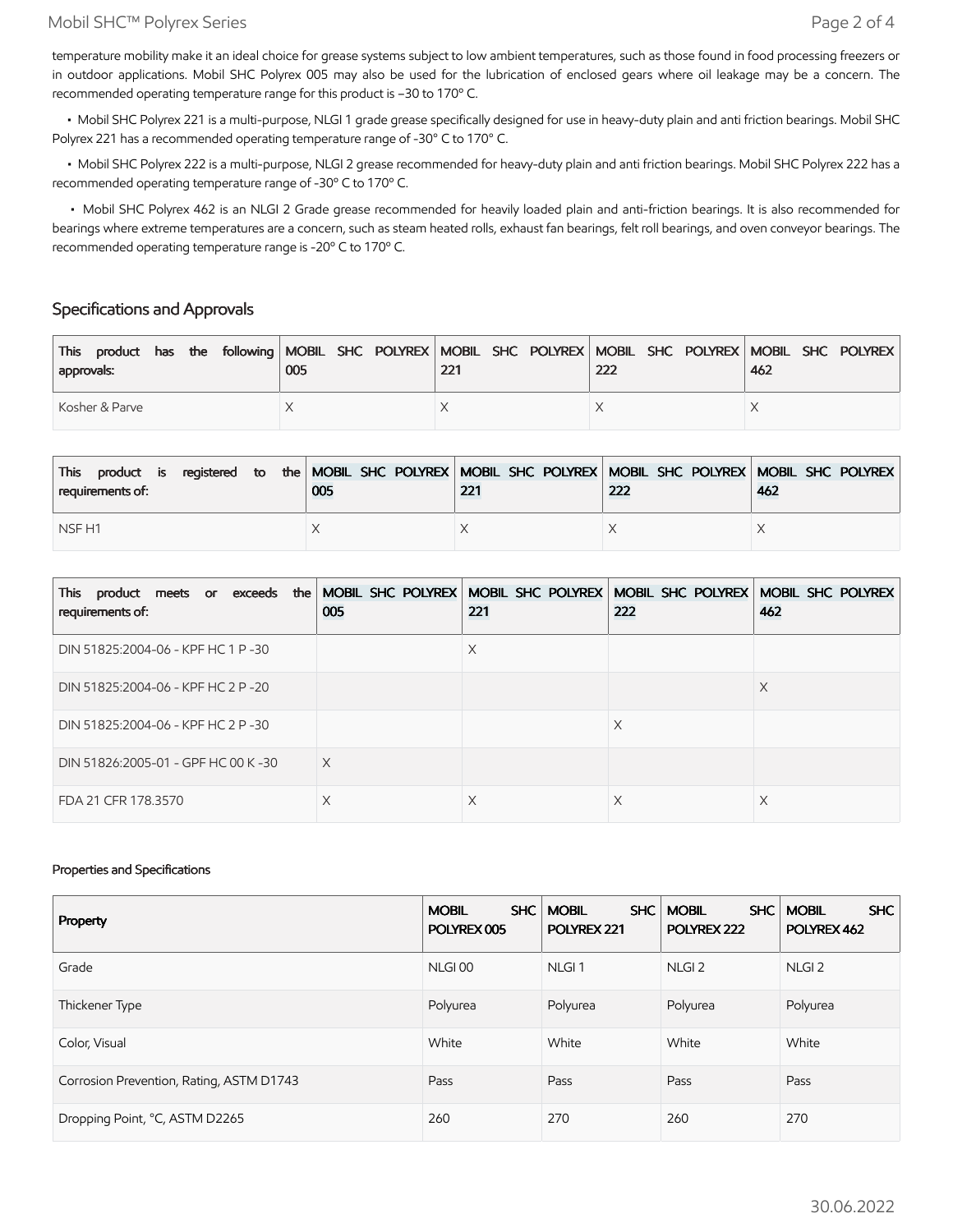Mobil SHC™ Polyrex Series Page 3 of 4

| Property                                                                                                | SHC<br><b>MOBIL</b><br>POLYREX 005 | <b>MOBIL</b><br>SHC  <br>POLYREX 221 | <b>MOBIL</b><br>SHC<br>POLYREX 222 | <b>MOBIL</b><br><b>SHC</b><br>POLYREX 462 |
|---------------------------------------------------------------------------------------------------------|------------------------------------|--------------------------------------|------------------------------------|-------------------------------------------|
| FAG Roller Bearing Grease Test FE9, Shielded, 1500N, 6000<br>rpm, 160 C, L50 hrs, DIN 51821 Variation B |                                    | 200                                  | >350                               | >350                                      |
| Four-Ball Extreme Pressure Test, Weld Point, kgf, ASTM D2596                                            | 400                                | 400                                  | 400                                | 400                                       |
| Four-Ball Wear Test, Scar Diameter, mm, ASTM D2266                                                      | 0.45                               | 0.45                                 | 0.45                               | 0.45                                      |
| Grease Mobility, -18 C, g/min, US Steel DM-43                                                           | 40                                 | 30                                   | 18                                 | $\overline{7}$                            |
| Penetration, 60X, 0.1 mm, ASTM D217                                                                     | 415                                | 325                                  | 280                                | 280                                       |
| SKF Emcor Rust Test, Distilled Water, Rating, ASTM D6138                                                | 0,0                                | 0,0                                  | 0,0                                | 0,0                                       |
| Viscosity @ 100 C, Base Oil, mm2/s, ASTM D445                                                           | 30                                 | 30                                   | 30                                 | 40                                        |
| Viscosity @ 40 C, Base Oil, mm2/s, ASTM D445                                                            | 220                                | 220                                  | 220                                | 460                                       |
| Viscosity Index, ASTM D2270                                                                             | 177                                | 177                                  | 177                                | 134                                       |
| Water Sprayoff, Loss, %, ASTM D4049                                                                     |                                    |                                      | 28                                 | 30                                        |
| Water Washout, Loss @ 79 C, wt%, ASTM D1264                                                             | 37                                 | 7                                    | 7                                  | 5                                         |

## Health and Safety

Health and Safety recommendations for this product can be found on the Material Safety Data Sheet (MSDS) @ [http://www.msds.exxonmobil.com](http://www.msds.exxonmobil.com/psims/psims.aspx) /psims/psims.aspx

All trademarks used herein are trademarks or registered trademarks of Exxon Mobil Corporation or one of its subsidiaries unless indicated otherwise.

09-2021 ExxonMobil international Holding Inc. Taiwan Branch 6F, No 2, Section 1, Tun Hua South Road Taipei Taiwan

#### +886 2 2734 6888 [http://www.exxonmobil.com](http://www.exxonmobil.com/)

Typical Properties are typical of those obtained with normal production tolerance and do not constitute a specification. Variations that do not affect product performance are to be expected during normal manufacture and at different blending locations. The information contained herein is subject to change without notice. All products may not be available locally. For more information, contact your local ExxonMobil contact or visit [www.exxonmobil.com](http://www.exxonmobil.com/)

ExxonMobil is comprised of numerous affiliates and subsidiaries, many with names that include Esso, Mobil, or ExxonMobil. Nothing in this document is intended to override or supersede the corporate separateness of local entities. Responsibility for local action and accountability remains with the local ExxonMobil-affiliate entities.

Energy lives here™